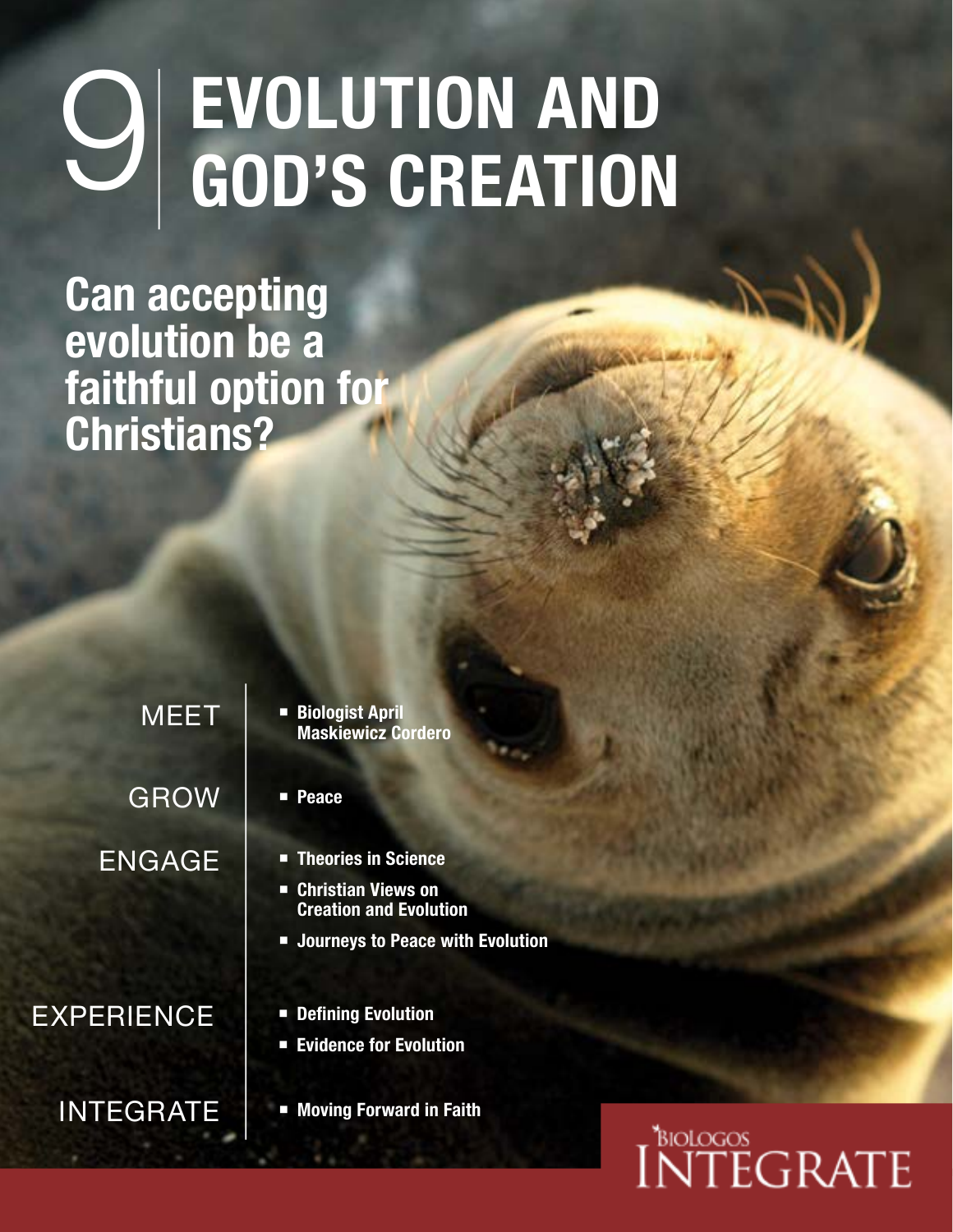## CONTENTS

#### Unit 9: Evolution and God's Creation

| April Maskiewicz Cordero shares her difficult journey of reconciling<br>her faith with compelling evidence for evolution. |
|---------------------------------------------------------------------------------------------------------------------------|
|                                                                                                                           |
| How can we promote peace within the body of Christ when we<br>disagree about origins?                                     |
|                                                                                                                           |
| What is a theory?                                                                                                         |
| 9.4 Engage: Christian Views on Creation and Evolution 17                                                                  |
| What are some positions Christians hold on evolution?                                                                     |
|                                                                                                                           |
| Why have some Christians chosen to accept evolution?                                                                      |
| 9.6 Experience: Defining Evolution Material Account 24                                                                    |
| What causes evolutionary change?                                                                                          |
|                                                                                                                           |
| Is there any evidence for evolution?                                                                                      |
|                                                                                                                           |
| Can a faithful Christian accept evolution?                                                                                |
|                                                                                                                           |

## INTEGRATE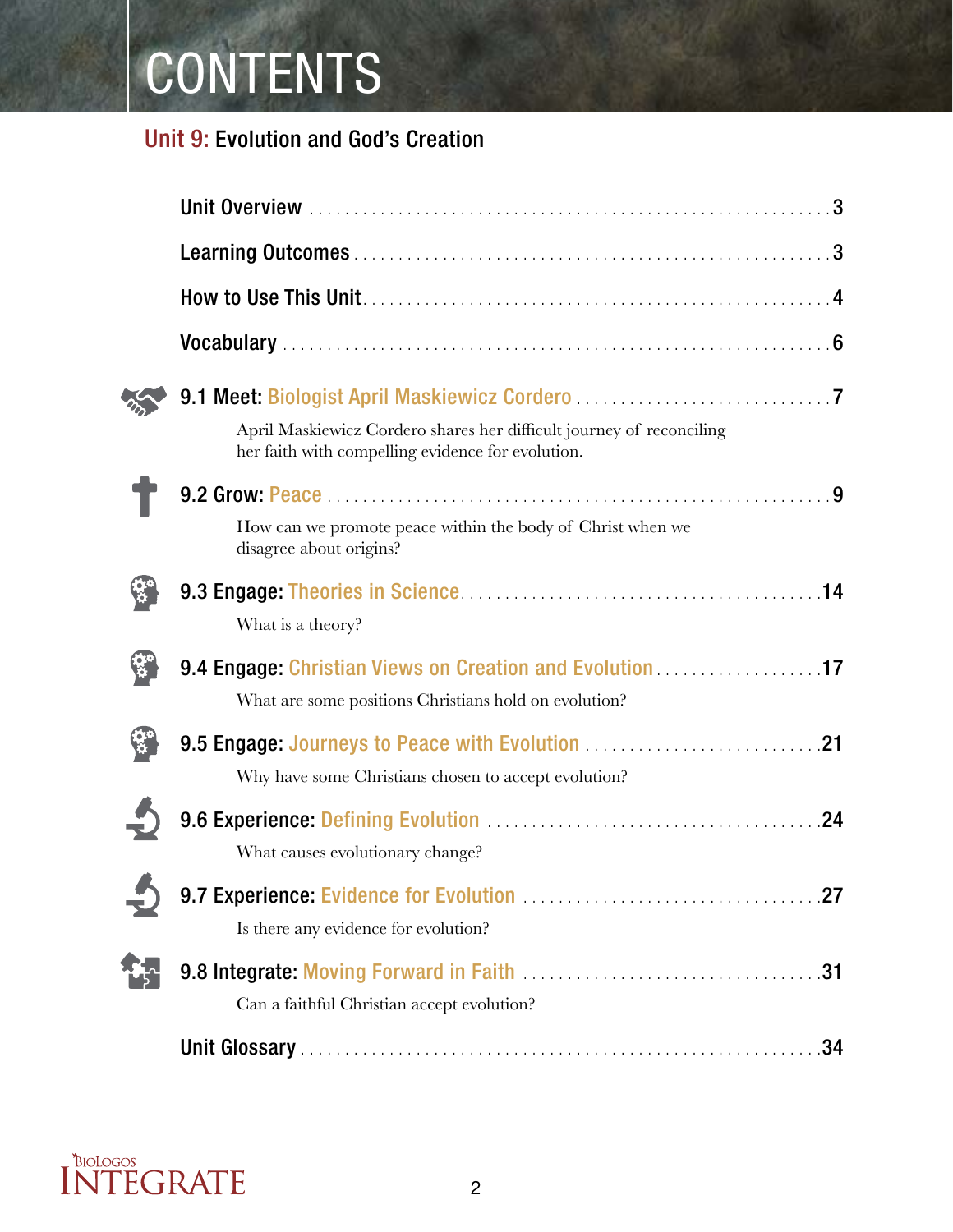## **Evolution and God's Creation**

### Can accepting evolution be a faithful option for Christians?

### <span id="page-2-0"></span>Unit Overview

INTEGRATE

*Unit 9: Evolution and God's Creation* presents evidence that evolution is the best explanation for the diversity of life on earth. It also explores how biologists who are Christians reconcile acceptance of evolution with their belief that God is the Creator and the Bible is true. This unit features:

- A video introduction to biology professor April Maskiewicz Cordero.
- A devotional Bible study on the virtue of peace.
- A study of the definition and role of a theory in science.
- An exploration of Christians' positions on evolution and the creation account in Genesis.
- Stories of Christians who have come to peace with evolution.
- Case studies that help students understand key principles of evolution.
- An exploration of evidence for evolution in bacteria, stickleback fish, and whales.
- An opportunity to see how evolution could prompt worship when viewed through the eyes of faith.

#### <span id="page-2-1"></span>Learning Outcomes

What will students know or be able to do after this unit?

- Plan how they can emulate the peace of Christ in difficult discussions.
- Explain how a *scientific theory* is distinct from a hypothesis.
- I Identify areas of agreement and disagreement between the three main Christian views on *evolution* and age of the earth.
- **Empathize with the stories of Christians who have accepted evolution.**
- **Explain how the principles of evolution operate to change** *traits* **within a population** over generations.
- Describe at least three compelling lines of scientific evidence for evolution.

3

■ Collect and analyze data and draw evidence-based conclusions.



#### QUICK LINKS

[User Introduction and Overview](https://biologos.link/user-intro)

[Units List](https://biologos.link/units-list)

[Course Pairing](https://biologos.link/course-pairing)

[Next Gen Science Standards](https://biologos.link/ngss-alignment)  [Alignment](https://biologos.link/ngss-alignment)

**[Glossary](https://biologos.link/glossary)**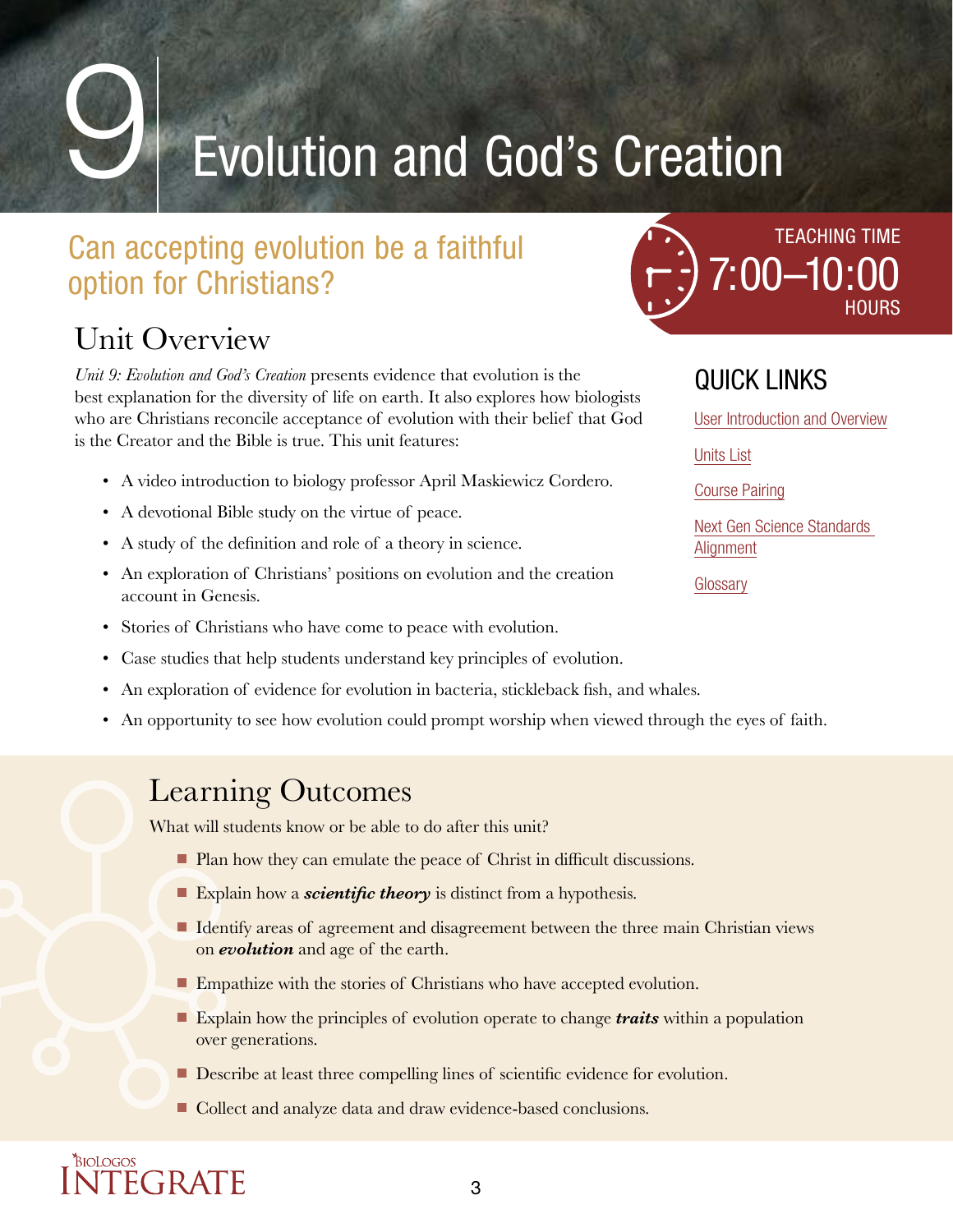### <span id="page-3-0"></span>How to Use This Unit

Please see the **User Introduction and Overview** ([biologos.link/user-intro\)](https://biologos.link/user-intro) for important information and links, such as the difference between the five module types (Meet, Grow, Experience, Engage, and Integrate); our terms of use (how documents may be modified and distributed); and advice for communicating with parents or others in your community about potentially controversial topics.

This document contains lesson plans for the entire unit. Other files, such as student handouts, images for the Grow module, teacher instructions for specific activities, answer keys, and slide presentations, are accessible via links within this document.

Teacher's Notes and sample answers are formatted with italics.

#### Scope and Sequence

This unit presents the evidence for evolution and ways Christians can reconcile this evidence with their faith. After completing *Unit 9: Evolution and God's Creation*, you can continue with other units [\(biologos.link/units-list](https://biologos.link/units-list)) that pair well with your science or Bible course ([biologos.link/course-pairing\)](https://biologos.link/course-pairing). The modular design gives you flexibility to pick and choose the activities that best suit your goals, time constraints, and students' interests.

This unit builds on principles introduced in *Unit 8: Bible Interpretation and Science*. Further exploration of fossil evidence and common descent is found in *Unit 10: The Fossil Record and Faith*. How to reconcile human evolution with Genesis and important Christian doctrines is introduced in *Unit 11: Humans and the Rest of Creation*. An emphasis on seeing truth about God in the natural world is found in *Unit 12: Seeing God in Creation*.

For an introduction to questions at the intersection of faith and science, see *Unit 1: Faith and Science Foundations.*  A comparison between theological and scientific knowledge and the methods scientists and theologians use to arrive at a consensus are explored in *Unit 2: Ways of Knowing*. To explore how science can be a way to serve God, see *Unit 3: Science as a Christian Vocation*. Open questions and debated issues about how to best reconcile theological and scientific knowledge are explored in *Unit 4: Cells and Design*, *Unit 5: Genetic Diversity and Human Dignity, Unit 6: DNA Technologies and Ethics*, *Unit 7: Fearfully and Wonderfully Made, Unit 13: Caring for People and the Planet, Unit 14: Climate Change and Our Commission,* and *Unit 15: Biodiversity and Conservation*.

#### Pedagogy of Hospitality

Integrate presumes acceptance of, or directly teaches, the scientific consensus on some matters of controversy within the Christian community: namely, modern cosmology, the age of the earth, evolution, and anthropogenic climate change. At the same time, we as authors recognize that in any community of Christians, there is likely a diversity of viewpoints. Our goal is education, not indoctrination. As such, we include opportunities to explore various Christian perspectives within the Integrate units. Reflection assignments and discussion questions are intentionally open-ended, without an expectation that students adopt any one "correct" perspective. We also believe practicing gracious dialogue is more important than winning an argument. For this reason the curriculum includes opportunities for respectful engagement with others who think differently. For tips on how to create a welcoming environment in your community, see biology professor Kerry Fulcher's article **A Pedagogy of Hospitality** ([biologos.link/hospitality\)](http://biologos.link/hospitality).

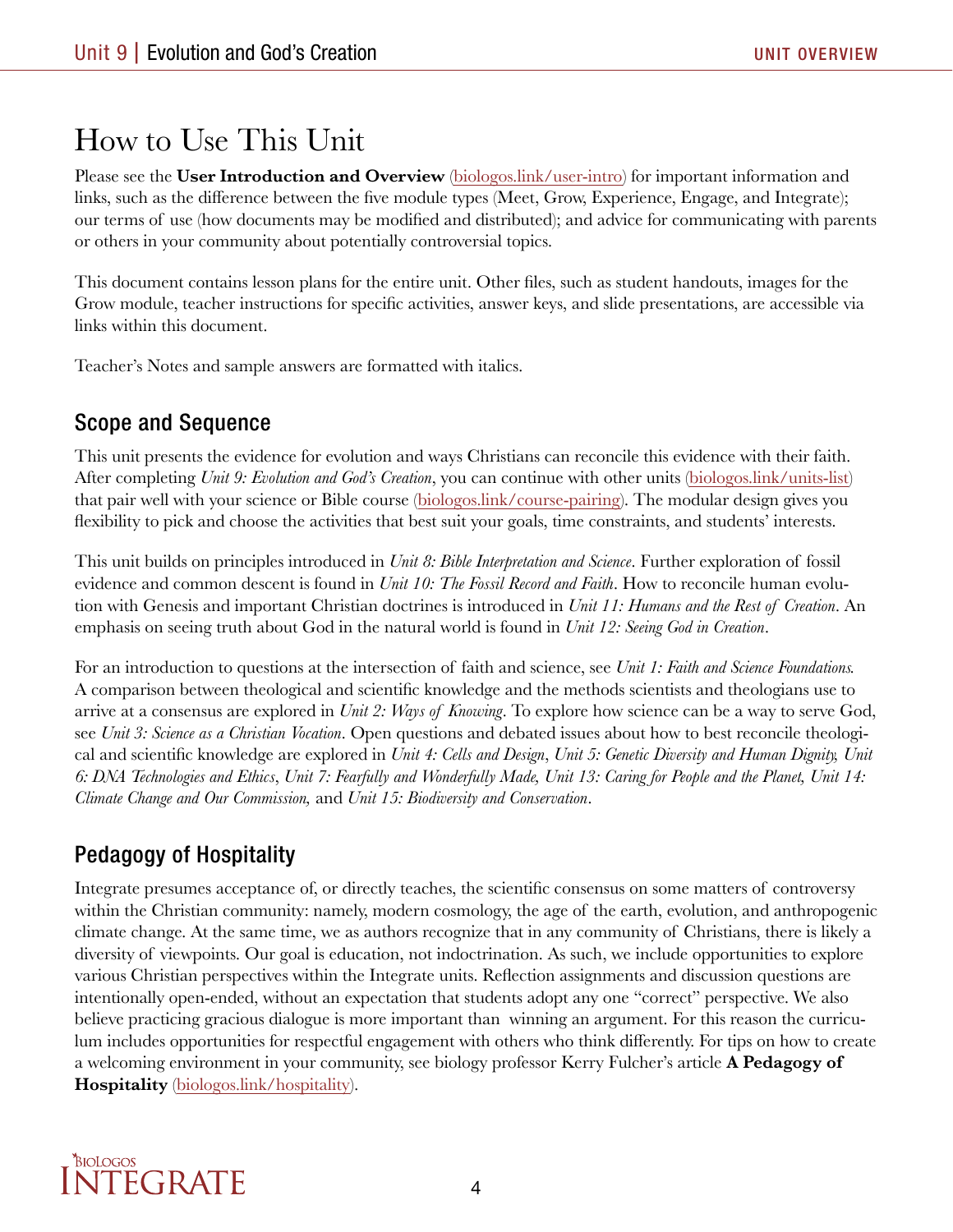#### Corequisite Science

While Integrate is flexible and may be used as a standalone resource for enrichment, it is designed to supplement, not replace, science instruction. Students will be prepared to engage with the material in this unit assuming concurrent or previous study of evolution.

#### NGSS Alignment

The **Next Generation Science Standards** (NGSS; [biologos.link/ngss](http://biologos.link/ngss)) are research-based, cutting-edge K-12 science standards. They set expectations for what students should know and be able to do. While not an NGSS curriculum, Integrate has many points of alignment with NGSS. If you refer to NGSS in your lesson planning, please see the **NGSS Alignment for Integrate** ([biologos.link/ngss-alignment\)](https://biologos.link/ngss-alignment).

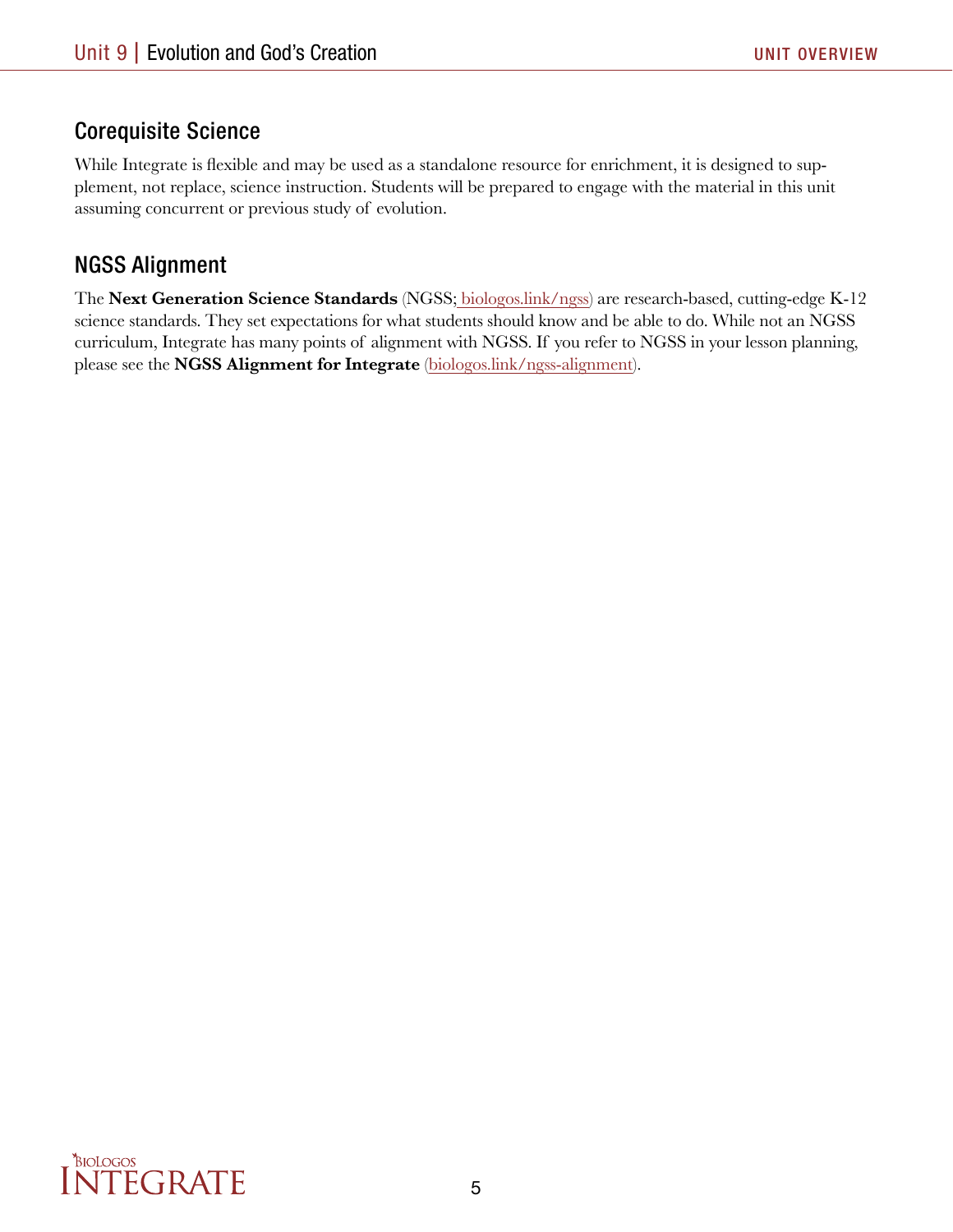#### <span id="page-5-0"></span>Vocabulary

The following terms and concepts are used in this unit or in the additional resources. Definitions and explanations are found in the Unit Glossary at the end of the unit. Many additional terms are included in the main **Integrate Glossary** ([biologos.link/glossary](https://biologos.link/glossary)).

| accommodation              | gene                      | phylogenetics                   |
|----------------------------|---------------------------|---------------------------------|
| adaptation                 | genetic bottleneck        | phylogenetic tree               |
| alleles                    | genetic drift             | population genetics             |
| baraminology               | genome                    | progressive creation            |
| biblical literalism        | genotype                  | randomness                      |
| common descent             | geocentrism               | rapid speciation                |
| concordism                 | global flood              | scientific consensus            |
| creation science           | heliocentrism             | scientific laws                 |
| cultural evolution         | Intelligent Design (ID)   | scientific method               |
| Darwinism                  | kinds (or biblical kinds) | scientific theory               |
| evo-devo                   | macroevolution            | selective pressure              |
| evolution                  | microevolution            | speciation                      |
| evolutionary creation (EC) | mutation                  | theistic evolution (TE)         |
| evolutionism               | natural selection         | trait                           |
| fall (of humanity)         | nested hierarchies        | transitional fossil             |
| fitness                    | old earth creation (OEC)  | young earth creationism<br>YEC) |
| flood geology              | peer review               |                                 |
| founder effect             | phenotype                 |                                 |